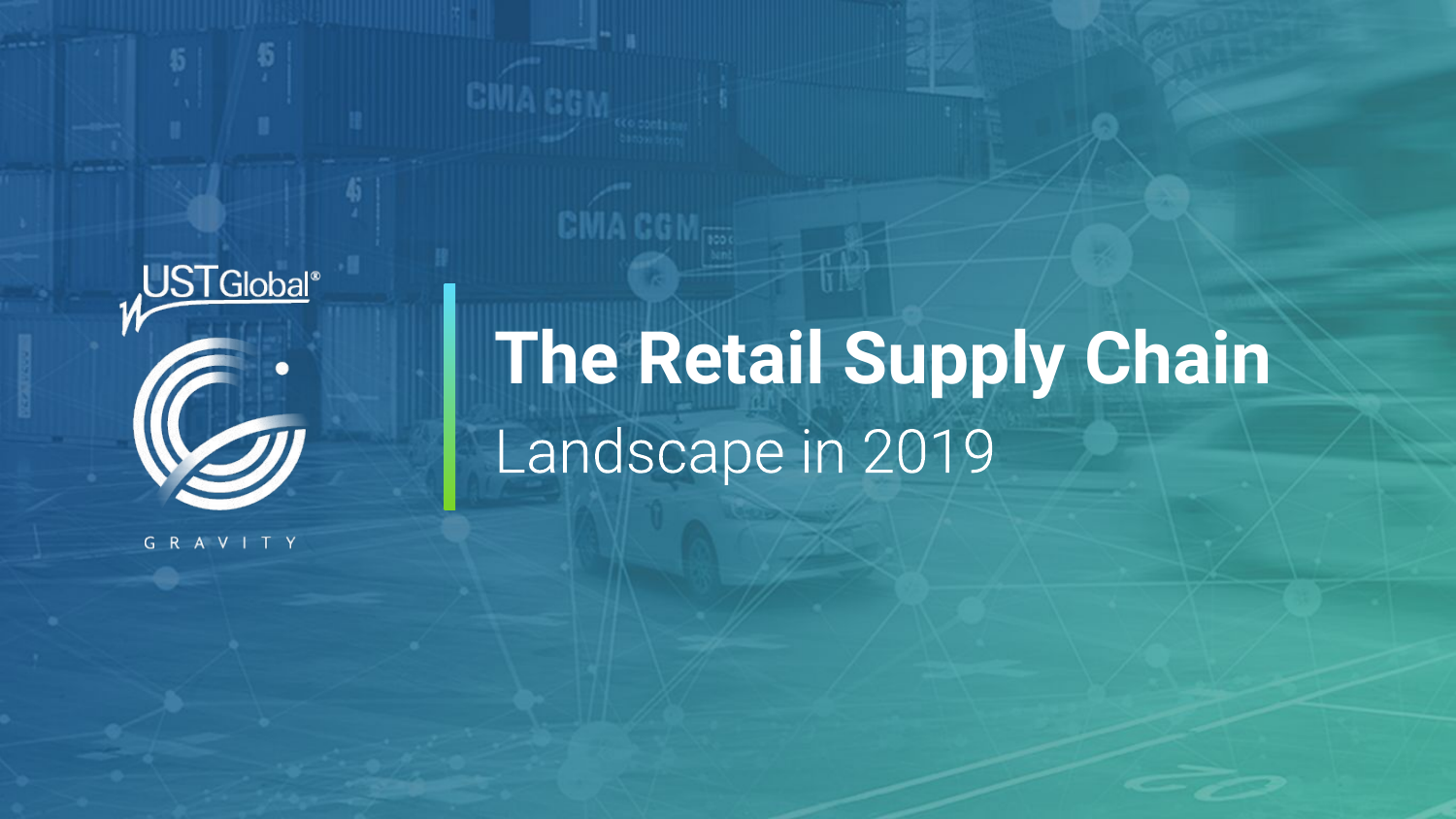



# **Retail supply chain challenges in 2019**

#### **Inadequate levels of visibility**

- Makes it hard to see and mitigate risks
- Weakens proactive decision making
- Undermines on shelf availability

### **Customers demand instant gratification**

- They want fast delivery (in days and not weeks)
- Their loyalty is contingent on how quickly their needs are met

#### **Increased uncertainty**

- Higher demand volatility
- Unstable economic environment (tariff wars, Brexit)
- Political unpredictability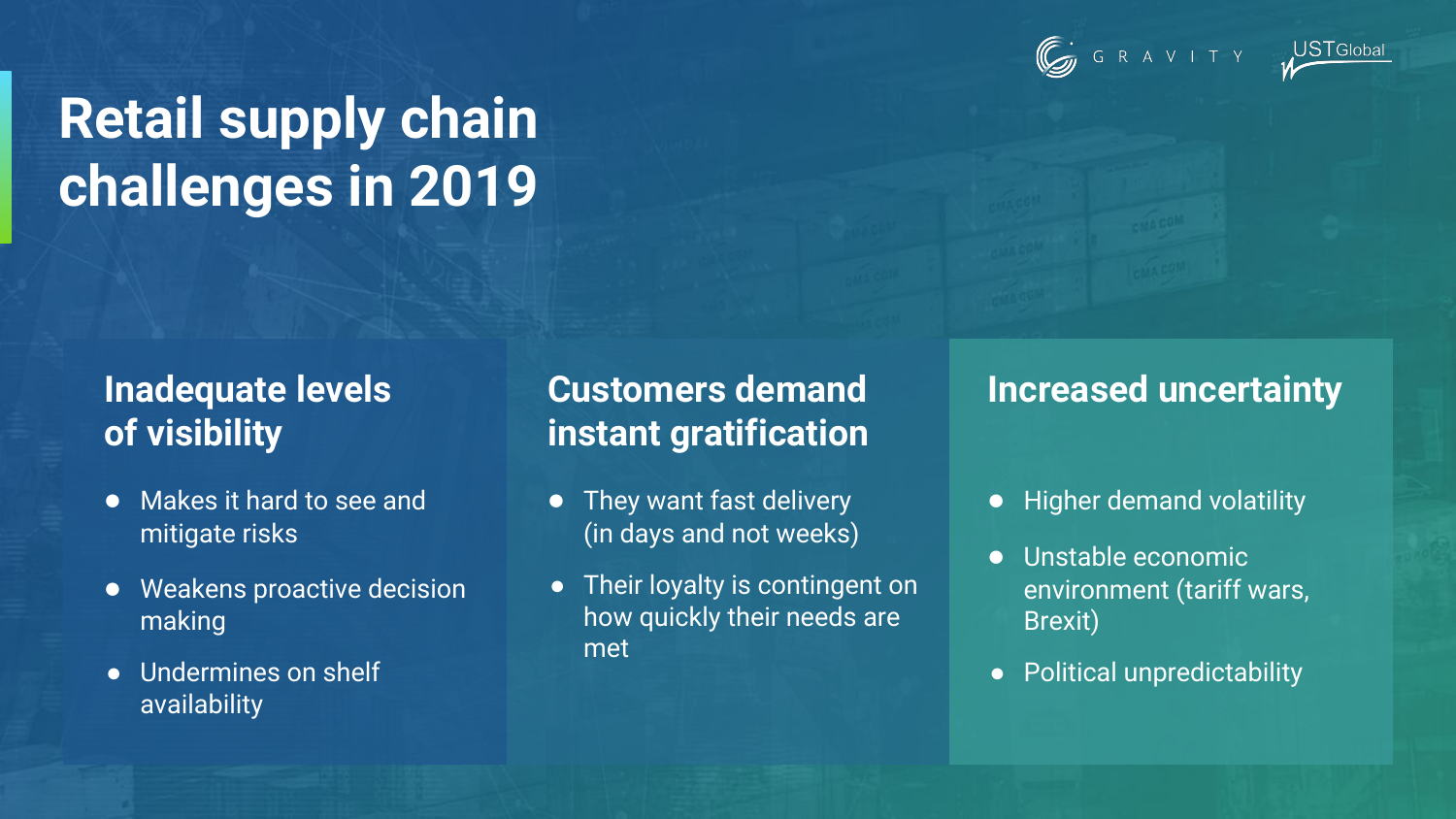



### **How retailers can address these challenges**

### **AGNOSTIC | AGILE | SEAMLESS** Adopt a supply chain management solution that is:

#### **The solution must**

- Execute quickly
- Have no visibility blind spots (via IoT)
- Be end-to-end, from factory to shelf
- Support multiple vendors and channels
- Be driven by real time data
- Have an international and in-country scope
- Predict and advise, not just report
- Deliver substantial ROI
- Be IT-independent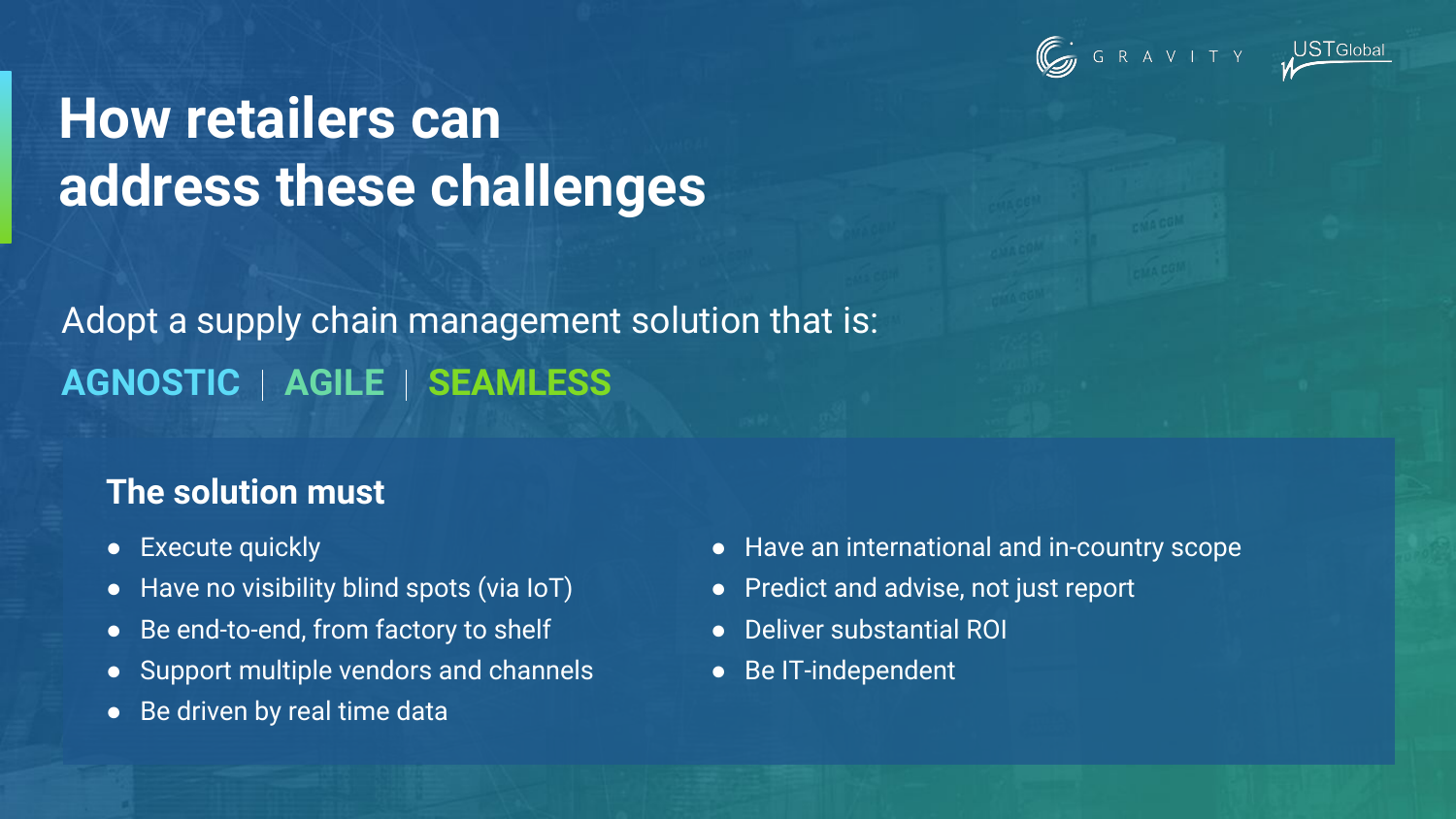

# **The Gravity Supply Chain and UST Global solution:**

- A digitized supply chain management solution
- Provides end-to-end real time visibility by tracking inventory using IoT technology
- Leverages predictive and prescriptive analytics
- Increases retail profitability, demand responsiveness and operational efficiency